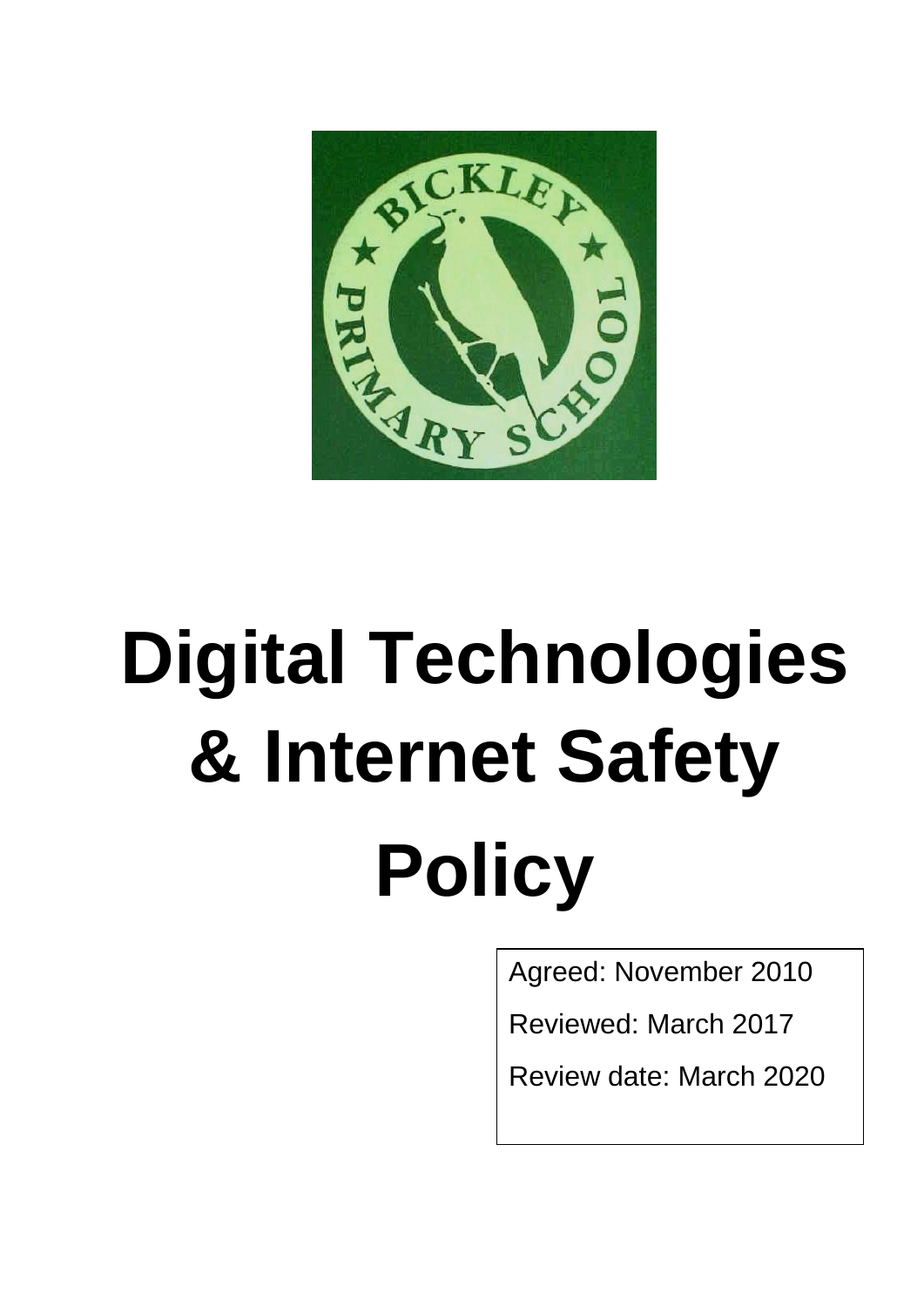#### **BICKLEY PRIMARY SCHOOL**

## **Digital Technologies & Internet Safety Policy**

#### **Rationale**

New technologies have become integral to the lives of children and young people in today's society, both within schools and in their lives outside school.

The internet and other digital and information technologies are powerful tools, which open up new opportunities for everyone. Electronic communication helps teachers and pupils learn from each other.

These technologies can stimulate discussion, promote creativity and increase awareness of context to promote effective learning. Children and young people should have an entitlement to safe internet access at all times.

The use of these exciting and innovative tools in school and at home has been shown to raise educational standards and promote pupil / student achievement.

However, the use of these new technologies can put young people at risk within and outside the school.

Some of the dangers they may face include:

- Access to illegal, harmful or inappropriate images or other content
- Unauthorised access to / loss of / sharing of personal information
- The risk of being subject to grooming by those with whom they make contact on the internet.
- The sharing / distribution of personal images without an individual's consent or knowledge
- Inappropriate communication / contact with others, including strangers
- Sexting
- Cyber-bullying
- Access to unsuitable video / internet games
- An inability to evaluate the quality, accuracy and relevance of information on the internet
- Plagiarism and copyright infringement
- Illegal downloading of music or video files
- The potential for excessive use which may impact on the social and emotional development and learning of the young person.
- Radicalisation

Many of these risks reflect situations in the off-line world and it is essential that this e-safety policy is used in conjunction with other school policies (eg Behaviour, Anti-bullying, Preventing Radicalisation and Safeguarding policies).

As with all other risks, it is impossible to eliminate those risks completely. It is therefore essential, through good educational provision to build pupils' resilience to the risks to which they may be exposed, so that they have the confidence and skills to face and deal with these risks.

The school must demonstrate that it has provided the necessary safeguards to help ensure that they have done everything that could reasonably be expected of them to manage and reduce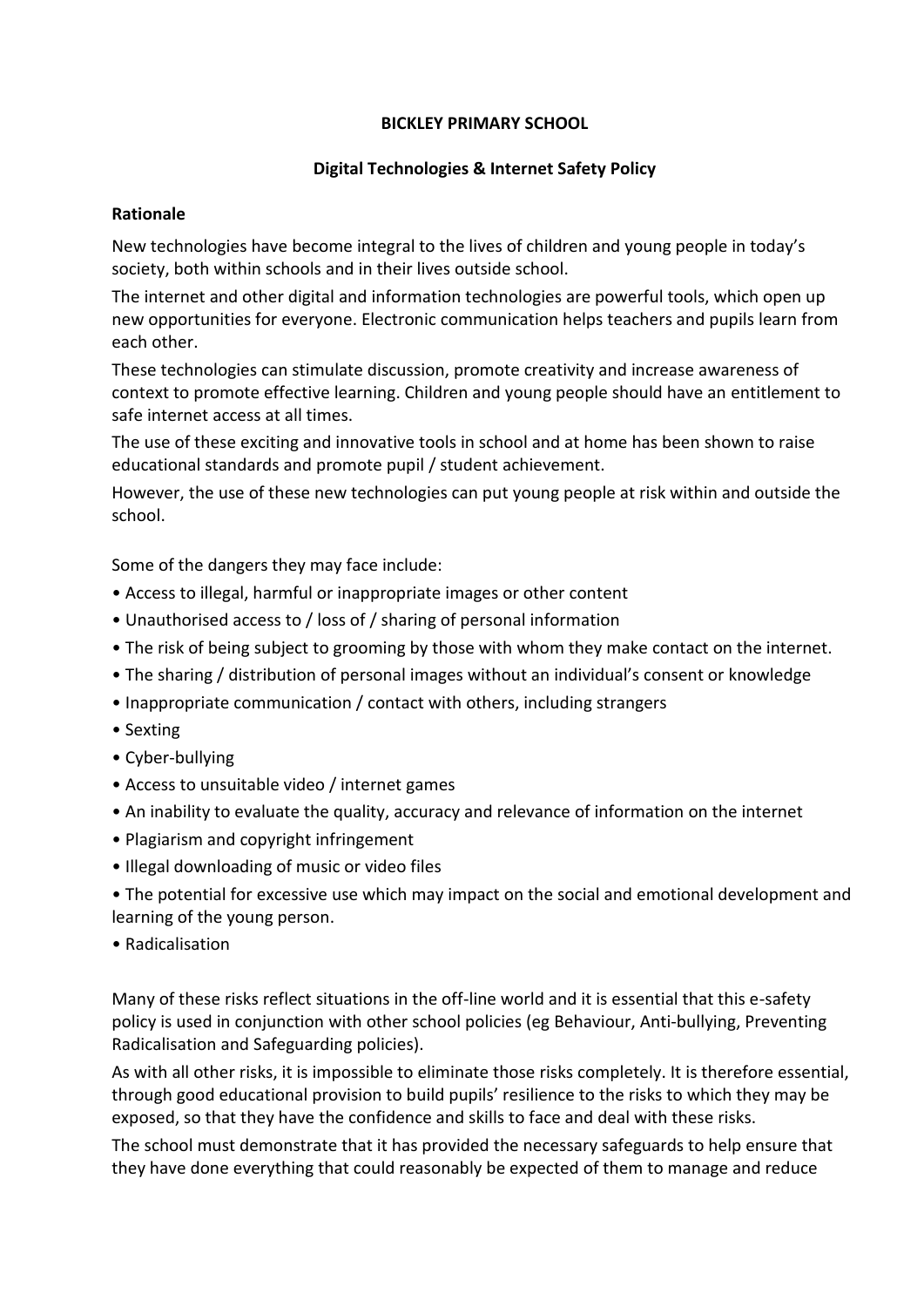these risks. The e-safety policy that follows explains how we intend to do this, while also addressing wider educational issues in order to help young people (and their parents/carers) to be responsible users and stay safe while using the internet and other communications technologies for educational, personal and recreational use.

# **Scope of the Policy**

This policy applies to all members of the school community (including staff, pupils, volunteers, parents / carers, visitors, community users) who have access to and are users of school Computer systems (including laptop trolleys and ipads), both in and out of school.

The Education and Inspections Act 2006 empowers Headteachers, to such extent as is reasonable, to regulate the behaviour of pupils when they are off the school site and empowers members of staff to impose disciplinary penalties for inappropriate behaviour. This is pertinent to incidents of cyber- Bullying, or other safety incidents covered by this policy, which may take place out of school, but is linked to membership of the school.

The school will deal with such incidents within this policy and associated behaviour and antibullying policies and will, where known, inform parents / carers of incidents of inappropriate esafety behaviour that take place out of school.

## **Roles and Responsibilities**

The following section outlines the roles and responsibilities for e-safety of individuals and groups within the school:

## **Headteacher and Senior Leaders:**

• The Headteacher is responsible for ensuring the safety (including internet-safety) of members of the school community, though the day-to-day responsibility for e-safety will be delegated to the ICT Leader

*•* The Headteacher / Senior Leaders are responsible for ensuring that the Computing Leader and other relevant staff receive suitable CPD to enable them to carry out their internet-safety roles and to train other colleagues, as relevant

*•* The Senior Leadership Team will receive regular monitoring reports from the Computing Leader.

• The Headteacher and another member of the Senior Leadership Team should be aware of the procedures to be followed in the event of a serious e-safety allegation being made against a member of staff. (see "What do we do if...?" later in the document) This also refers to the staff Code of Conduct and Safeguarding Policy.

# **Computing Leader:**

• takes day to day responsibility for internet-safety issues (along with the head teacher) and has a leading role in establishing and reviewing the school internet-safety policies / documents

• ensures that all staff are aware of the procedures that need to be followed in the event of an esafety incident taking place.

- provides training and advice for staff
- liaises with the Local Authority
- liaises with school IT technical staff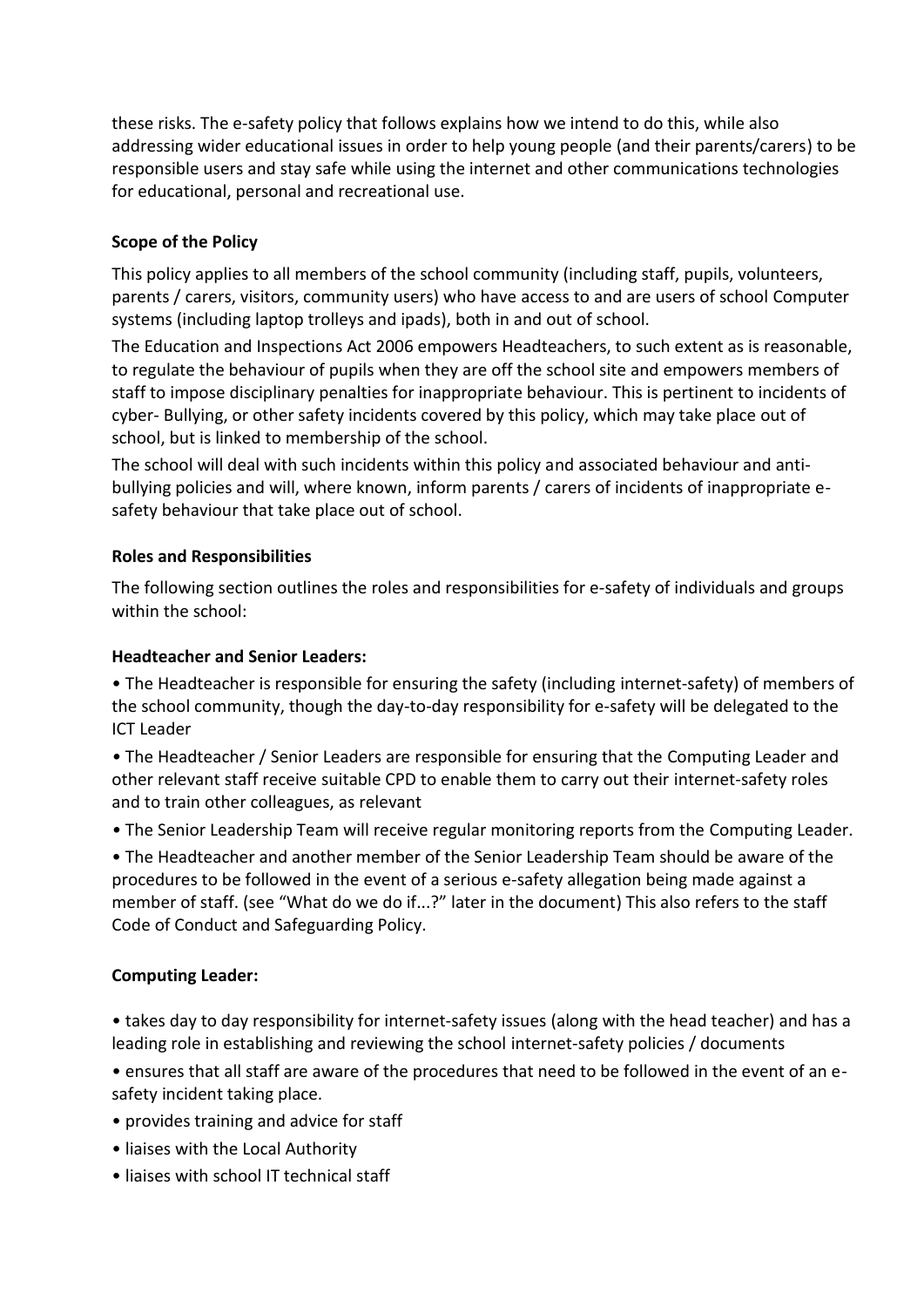• receives reports of internet-safety incidents and creates a log of incidents to inform future internet-safety developments (kept with safe-guarding incidents in HTs Office)

- attends relevant meeting / committee of Governors when invited
- reports regularly to Senior Leadership Team

## **Network Manager / Technical staff:**

The Network Manager / IT Technician / Computing Leader is responsible for ensuring:

**•** that the school's IT infrastructure is secure and is not open to misuse or malicious attack

• that the school meets the internet-safety technical requirements outlined in the LGfL Security Policy and Acceptable Usage Policy and any relevant Local Authority Internet-Safety Policy and guidance

- that users may only access the school's networks with a protected password
- LGfL is informed of issues relating to the filtering applied by the Grid
- that he / she keeps up to date with internet-safety technical information in order to effectively carry out their safety role and to inform and update others as relevant

• that the use of the network / Virtual Learning Environment (Fronter) / email is monitored in order

• that any misuse / attempted misuse can be reported to the relevant person

# **Teaching and Support Staff**

are responsible for ensuring that:

- they have an up to date awareness of internet-safety matters and of the current school e-safety policy and practices
- they have read, understood and signed the school Staff Acceptable Use Policy / Agreement (AUP)
- they report any suspected misuse or problem to the Computing Leader / Headteacher for investigation / action / sanction
- digital communications with pupils (Fronter) should be on a professional level and only carried out using official school systems
- Internet-safety issues are embedded in all aspects of the curriculum and other school activities
- pupils understand and follow the school internet-safety and acceptable use policy
- pupils have a good understanding of research skills and the need to avoid plagiarism and uphold copyright regulations
- they monitor Computing activity in lessons, extra-curricular and extended school activities

• they are aware of internet-safety issues related to the use of mobile phones, cameras and hand held devices and that they monitor their use and implement current school policies with regard to these devices

*•* in lessons where internet use is pre-planned pupils should be guided to sites checked as suitable for their use and that processes are in place for dealing with any unsuitable material that is found in internet searches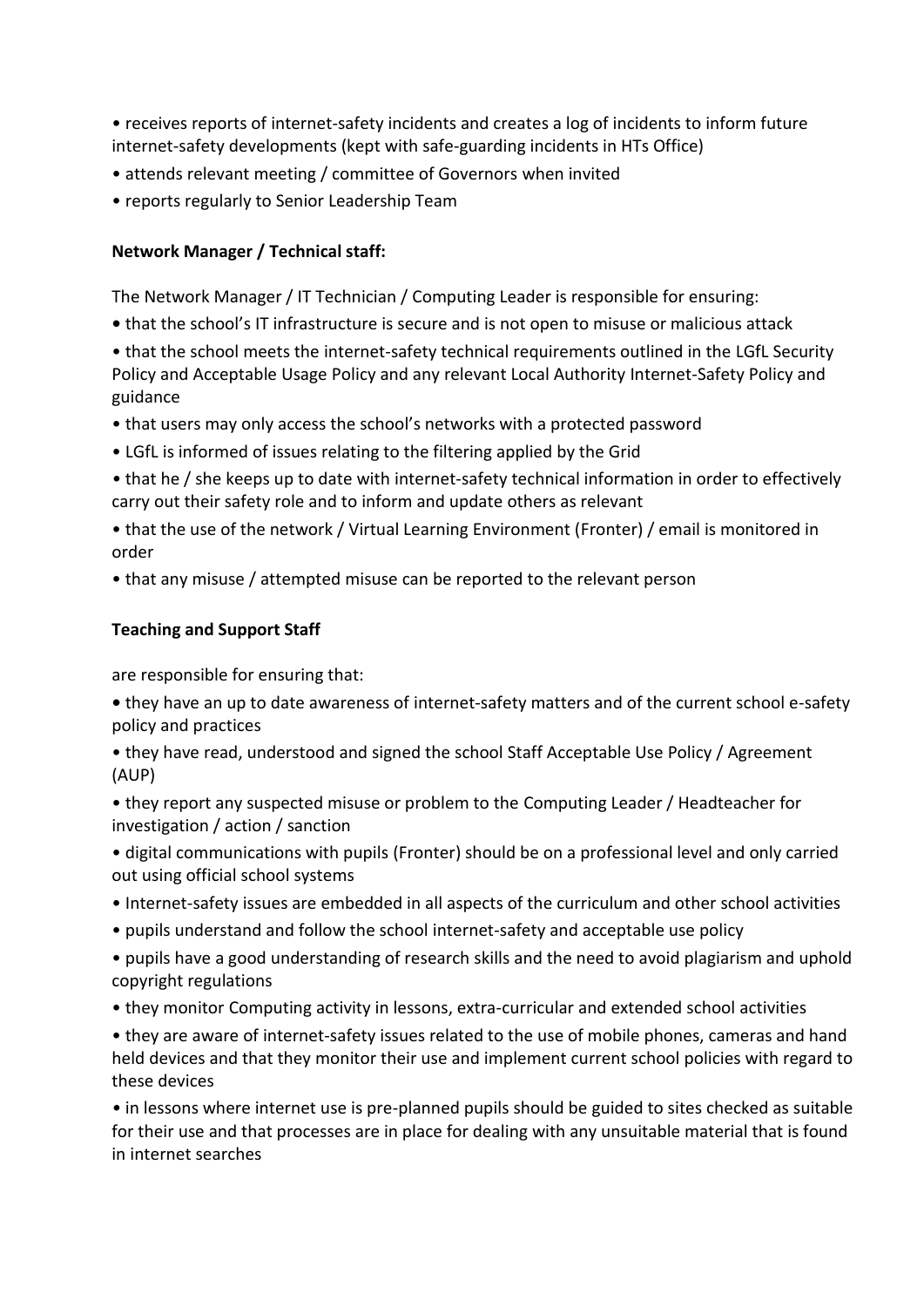*•* Reporting access of inappropriate websites to the headteacher for them to be blocked using the LGfL filtering system.

## **Designated Child Protection Officer**

• should be trained in internet-safety issues and be aware of the potential for serious child protection issues to arise from:

- sharing of personal data
- access to illegal / inappropriate materials
- inappropriate on-line contact with adults / strangers
- potential or actual incidents of grooming
- cyber-bullying
- *•* attempts to radicalise

## **Pupils:**

**•** are responsible for using the school IT systems in accordance with the school rules and Acceptable Use Policy/Agreement (signed by them in KS2). (At KS1 the AUP will be looked at as a class and discussed with their teacher)

• have a good understanding of research skills and the need to avoid plagiarism and uphold copyright Regulations

• need to understand the importance of reporting abuse, misuse or access to inappropriate materials and know how to do so

• will be expected to know and understand school policies on the use of mobile phones, digital cameras and hand held devices. They should also know and understand school policies on the taking / use of images and on cyber-bullying.

• should understand the importance of adopting good internet-safety practice when using digital technologies out of school and realise that the school's Digital Technologies & Internet-Safety Policy covers their actions out of school, if related to their membership of the school

# **Parents / Carers:**

Parents / Carers play a crucial role in ensuring that their children understand the need to use the internet / mobile devices in an appropriate way. The school will take every opportunity to help parents understand this issue*.* Parents and carers will be responsible for:

**•** endorsing (by signature) the Acceptable Use Policy for parents/carers

• accessing the school website / Fronter / in accordance with the relevant school Acceptable Use Policy.

# **Policy Statements**

## **Education – pupils**

Whilst regulation and technical solutions are very important, their use must be balanced by educating pupils to take a responsible approach. The education of pupils in e-safety is therefore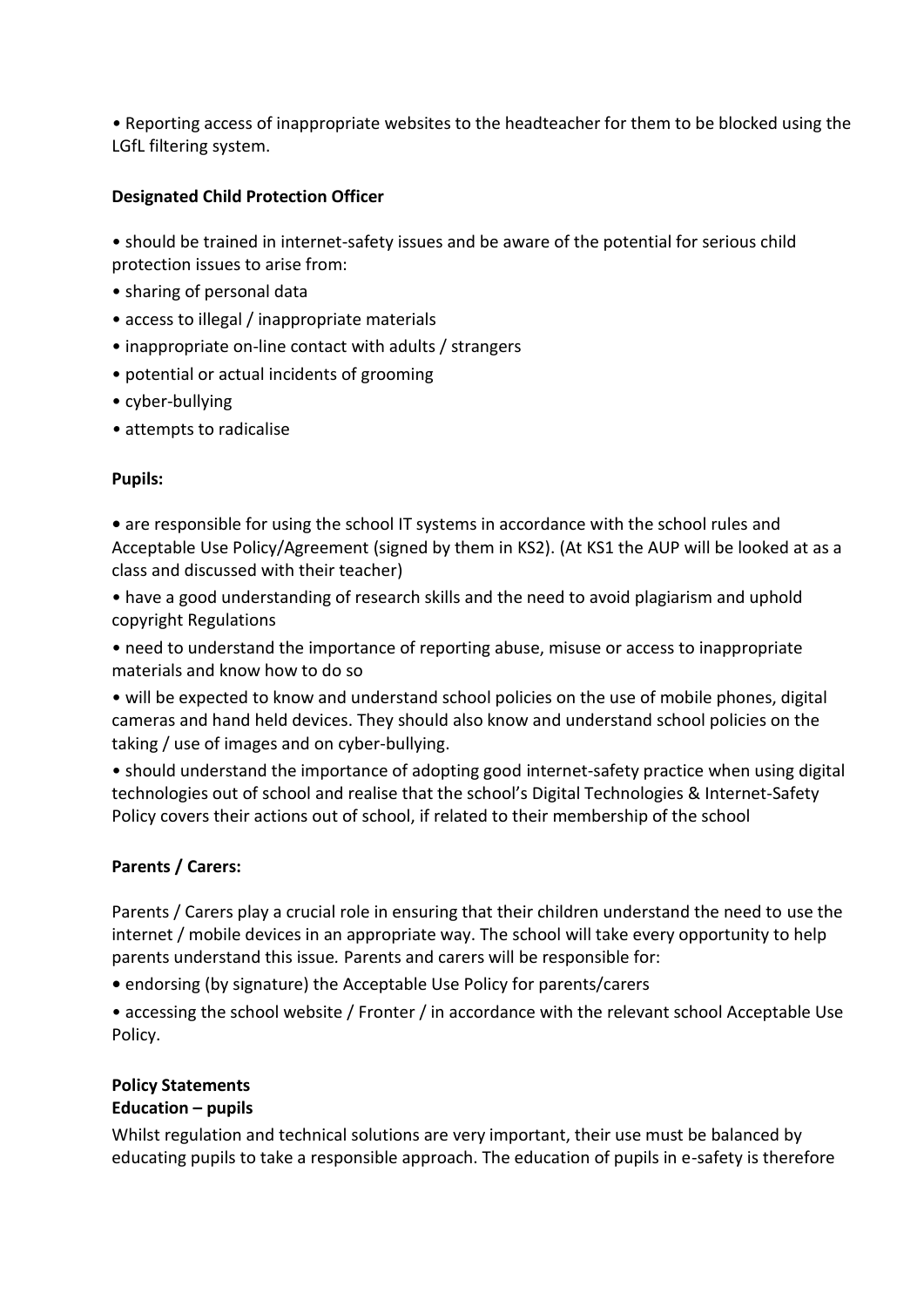an essential part of the school's e-safety provision. Children and young people need the help and support of the school to recognise and avoid e-safety risks and build their resilience.

Digital Technologies & Safer Internet education will be provided in the following ways:

**•** A planned Internet-safety programme will be provided as part of Computing / PHSE / other lessons and should be regularly revisited – this will cover both the use of computing and new technologies in school and outside school

• Pupils should be taught in all lessons to be critically aware of the materials / content they access on-line and be guided to validate the accuracy of information

- Pupils should be helped to understand the need for adopting safe and responsible use of Computing, the internet and mobile devices both within and outside school
- Pupils should be taught to acknowledge the source of information used and to respect copyright when using material accessed on the internet
- Staff should act as good role models in their use of Computing, the internet and mobile devices

## **Education & Training – Staff**

It is essential that all staff receive Digital Technologies & Internet-safety training and understand their responsibilities, as outlined in this policy. Training will be offered as follows:

- A planned programme of formal e-safety training will be made available to staff if they recognise it as a need.
- All new staff should receive information as part of their induction programme, staff handbook, ensuring that they fully understand the school Digital Technologies & Internet-safety policy
- This E-Safety policy and its updates will be presented to and discussed by staff in staff meetings / INSET days
- The Computing Leader will provide advice / guidance / training as required to individuals as necessary
- The Computing Leader, with the support of the Curriculum Development Team will provide advice / guidance / training as required to parents and carers as necessary

## **Technical – infrastructure / equipment, filtering and monitoring**

The school will be responsible for ensuring that the school infrastructure / network is as safe and secure as is reasonably possible and that policies and procedures approved within this policy are implemented.

• School computer systems will be managed in ways that ensure that the school meets the esafety technical requirements outlined in the LGfL Security Policy and Acceptable Usage Policy and any relevant Local Authority E-Safety Policy and guidance

- Servers, wireless systems and cabling are secured when the building is vacant
- All users will be provided with a username and password by the IT Technician who will keep an up to date record of users and their usernames.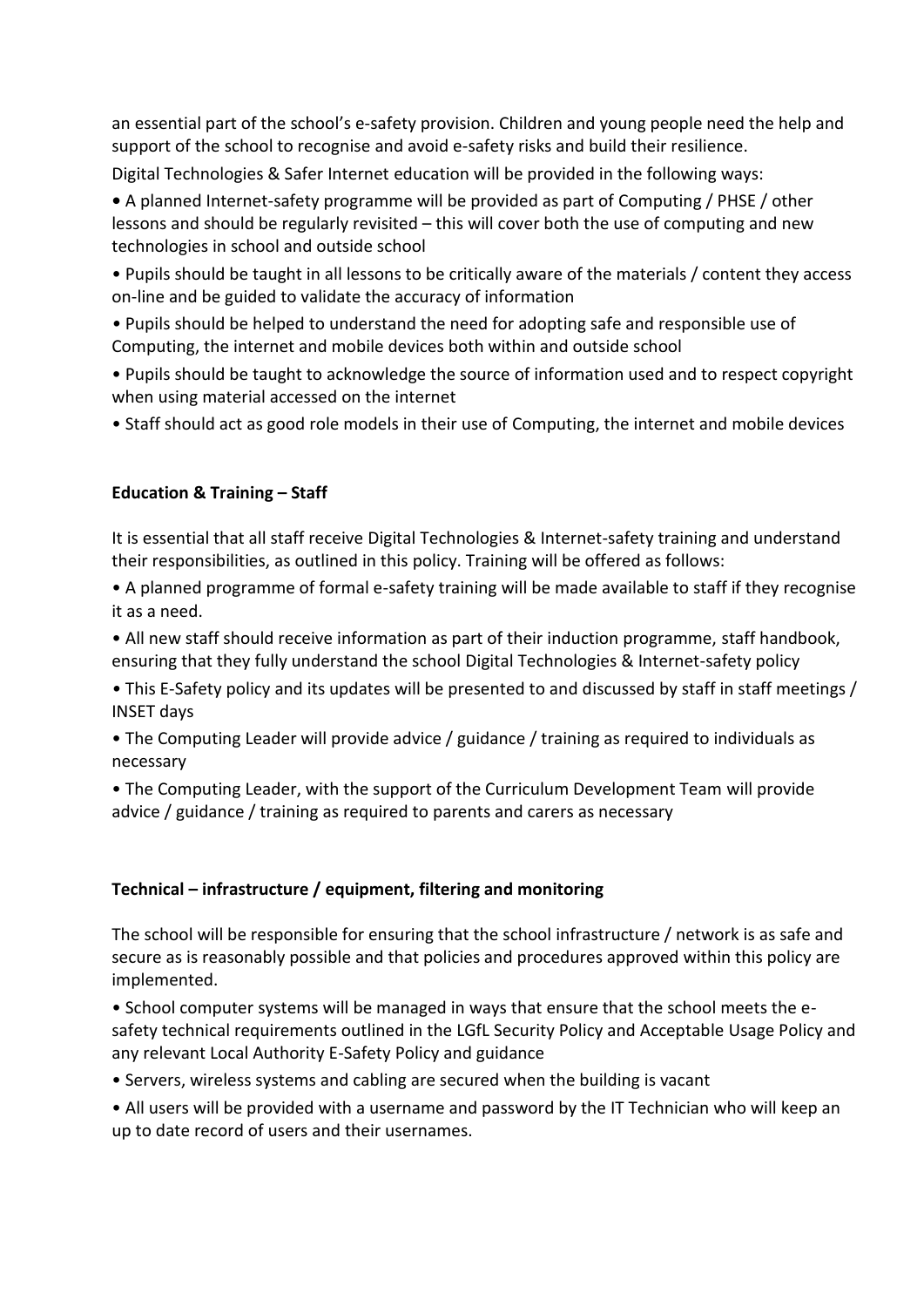**•** Users will be made responsible for the security of their username and password, must not allow other users to access the systems using their log on details and must immediately report any suspicion or evidence that there has been a breach of security.

- The school maintains and supports the managed filtering service provided by LGfL
- Any filtering issues should be reported immediately to LGfL.
- Requests from staff for sites to be removed from the filtered list will be considered by the Network Manager and the Computing Leader.
- The school infrastructure and individual workstations are protected by up to date virus software.

## **Curriculum**

Digital Technologies & Internet-safety should be a focus in all areas of the curriculum and staff should reinforce e-safety messages in the use of Computing across the curriculum.

*•* in lessons where internet use is pre-planned, it is best practice that pupils should be guided to sites checked as suitable for their use and that processes are in place for dealing with any unsuitable material that is found in internet searches.

• Where pupils are allowed to freely search the internet, eg using search engines, staff should be vigilant in monitoring the content of the websites the young people visit.

• Where pupils are members of sites such as "Scratch" where members of the public can upload pictures, programs and other forms of information

• It is accepted that from time to time, for good educational reasons, students may need to research topics (eg racism, drugs, discrimination) that would normally result in internet searches being blocked

• Pupils should be taught in all lessons to be critically aware of the materials / content they access on-line and be guided to validate the accuracy of information

## **Data Protection**

Personal data will be recorded, processed, transferred and made available according to the Data Protection Act 1998 which states that personal data must be:

- Fairly and lawfully processed
- Processed for limited purposes
- Adequate, relevant and not excessive
- Accurate
- Kept no longer than is necessary
- Processed in accordance with the data subject's rights
- Secure
- Only transferred to others with adequate protection.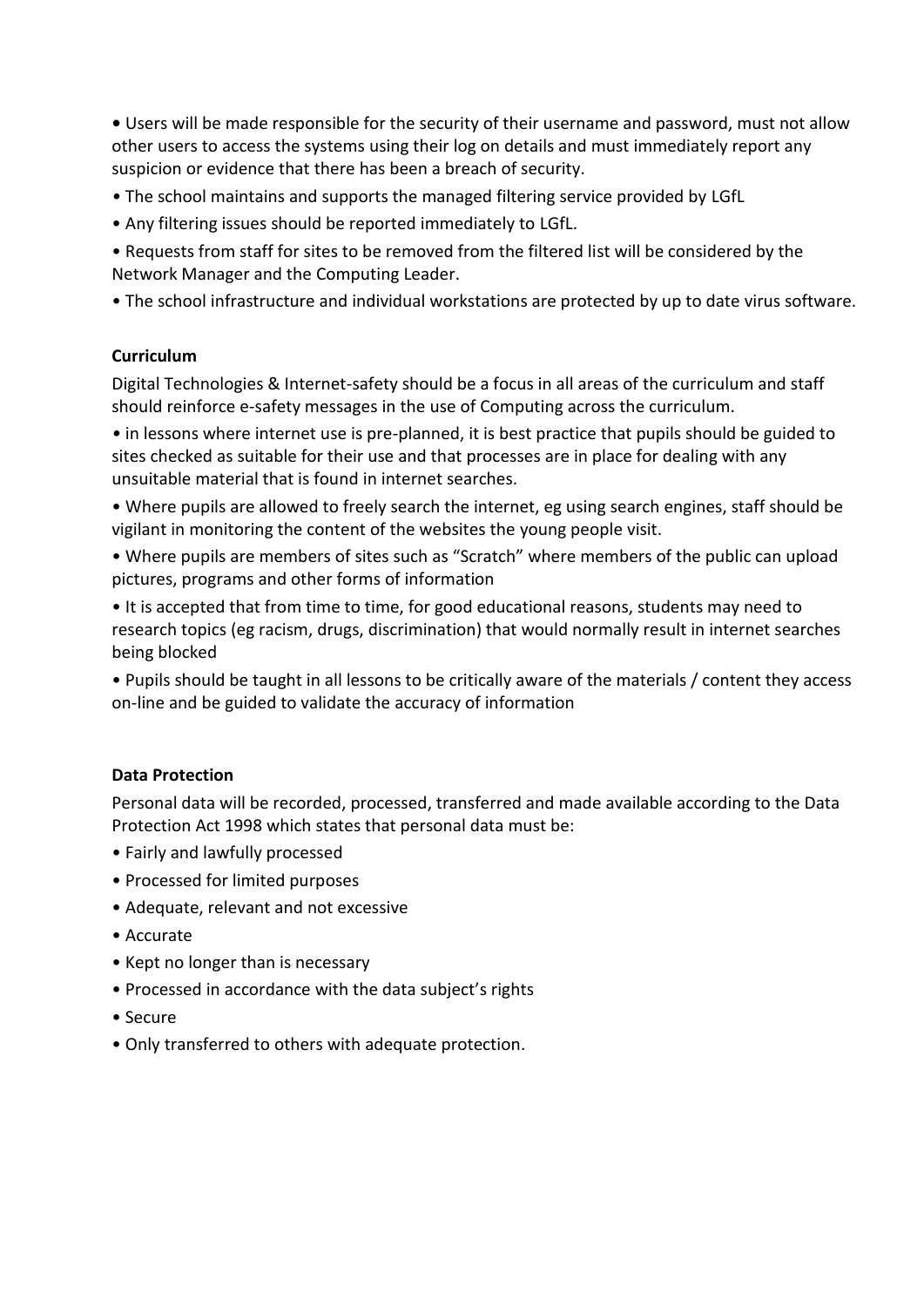## **Communications**

A wide range of rapidly developing communications technologies has the potential to enhance learning. The following table shows how the school currently considers the benefit of using these technologies for education outweighs their risks / disadvantages:

|                                                                                                                                                        | <b>STAFF</b> |                             |                               | <b>PUPILS</b> |         |                             |                       |             |
|--------------------------------------------------------------------------------------------------------------------------------------------------------|--------------|-----------------------------|-------------------------------|---------------|---------|-----------------------------|-----------------------|-------------|
|                                                                                                                                                        | allowed      | certain times<br>Allowed at | selected staff<br>Allowed for | Not allowed   | allowed | certain times<br>Allowed at | Allowed with<br>staff | Not allowed |
| Pupils' mobile phones may be<br>brought to school in exceptional<br>circumstances but must be stored in<br>the office                                  | ☑            |                             |                               |               | ☑       |                             |                       |             |
| Staff mobile phones may be brought<br>to school but must be on silent and<br>stored securely during lesson times                                       | ☑            |                             |                               |               |         |                             |                       |             |
| Use of mobile phones in lessons                                                                                                                        |              |                             |                               | ☑             |         |                             |                       | ☑           |
| Use of mobile phones in social time                                                                                                                    | ☑            |                             |                               |               |         |                             |                       | ☑           |
| ** Taking photos on camera devices<br>which are the property of the school,<br>other than mobile phones; data to<br>remain in school/on school devices | ☑            |                             |                               |               |         |                             | ☑                     |             |
| Taking photos on camera devices and<br>uploading them to a public or limited<br>public website. Written permission<br>must be sought.                  |              | ☑                           |                               |               |         | ☑                           |                       |             |
| Taking photos on mobile phones                                                                                                                         |              |                             |                               | ☑             |         |                             |                       | ☑           |
| Use of hand held devices eg Ipads                                                                                                                      | ☑            |                             |                               |               | ☑       |                             |                       |             |
| Use of personal email addresses in<br>school, or on school network                                                                                     |              | ☑                           |                               |               |         |                             |                       | ☑           |
| Use of school email for personal<br>emails                                                                                                             |              |                             |                               | ☑             |         |                             |                       | ☑           |
| Use of forum in class area on Fronter                                                                                                                  | ☑            |                             |                               |               | ☑       |                             |                       |             |
| Use of chat rooms / facilities                                                                                                                         |              |                             |                               | ☑             |         |                             |                       | ☑           |
| Use of instant messaging                                                                                                                               |              |                             |                               | ☑             |         |                             |                       | ☑           |
| Use of social networking sites                                                                                                                         |              |                             |                               | ☑             |         |                             |                       | ☑           |
| Use of blogs                                                                                                                                           |              | ☑                           |                               |               |         |                             | ☑                     |             |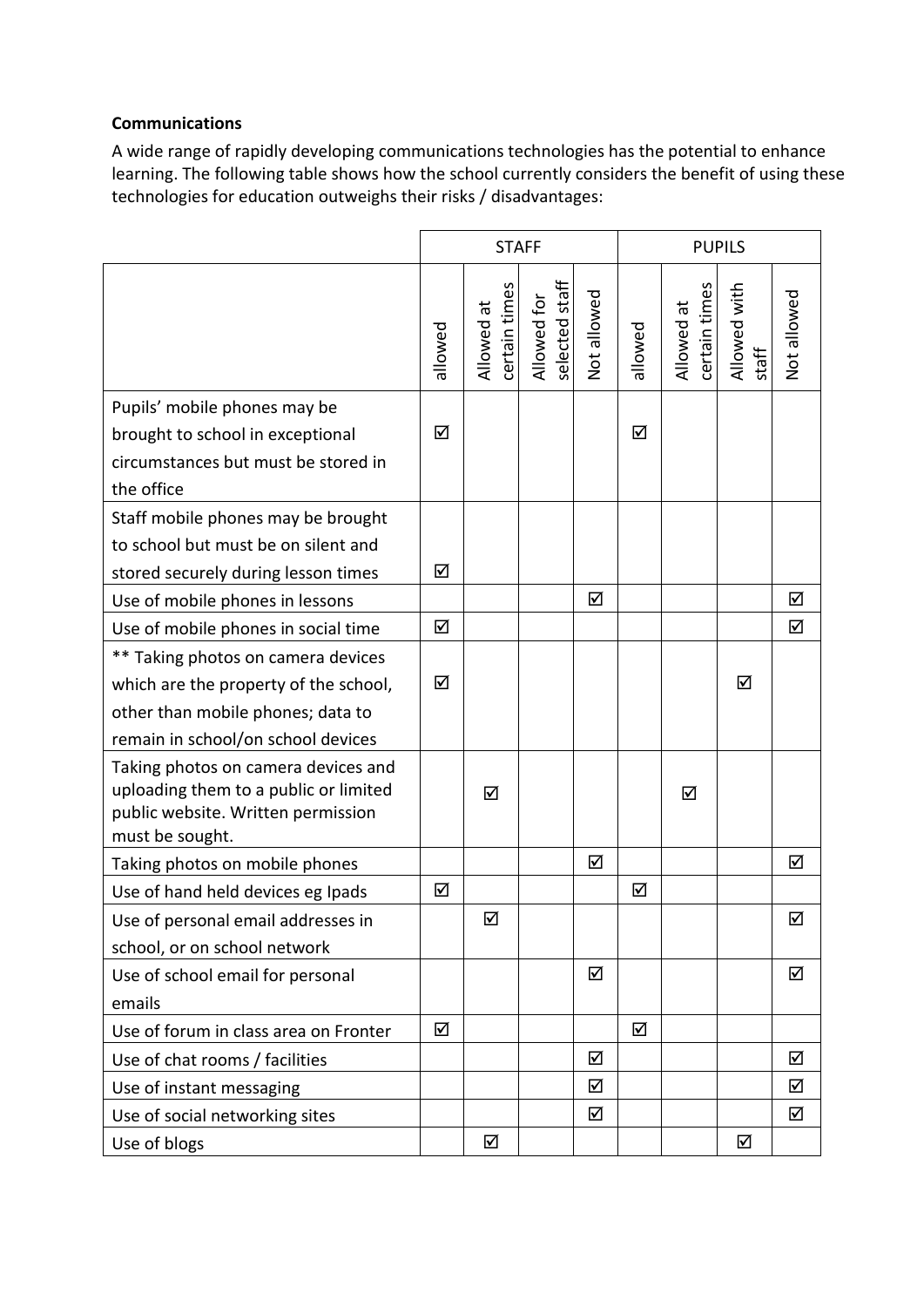\*\* The governors have agreed that parents may take photos of their children during the school's organised events (ie assemblies, public performances, sports).

When using communication technologies the school considers the following as good practice:

**•** The official school email service may be regarded as safe and secure and is monitored.

**•** Storage of secure files on Fronter (e.g. Governors Confidential Room, Staffroom) may be regarded as a safe and secure and is monitored

• Users need to be aware that email communications may be monitored

• Users must immediately report, to the nominated person – in accordance with the school policy, the receipt of any email that makes them feel uncomfortable, is offensive, threatening or bullying in nature and must not respond to any such email.

• Any digital communication between staff and pupils or parents / carers (email, chat, VLE etc) must be professional in tone and content.

• Personal information should not be posted on the school website and only official email addresses should be used to identify members of staff.

# **Unsuitable / inappropriate activities**

The school believes that the activities referred to in the following section would be inappropriate in a school context and that users, as defined below, should not engage in these activities in school or outside school when using school equipment or systems. The school policy restricts certain internet usage as follows:

|                                                |                                                                                                                                   | acceptable | ä<br>certain times<br>Acceptable | Accepted for<br>nominated | Unacceptable | Unacceptable<br>and illegal |
|------------------------------------------------|-----------------------------------------------------------------------------------------------------------------------------------|------------|----------------------------------|---------------------------|--------------|-----------------------------|
|                                                | child sexual abuse<br>images                                                                                                      |            |                                  |                           |              | ☑                           |
|                                                | promotion or conduct of<br>illegal acts, eg under the<br>child protection, obscenity,<br>computer misuse and fraud<br>legislation |            |                                  |                           |              | ☑                           |
| Users shall not visit<br>Internet sites, make, | adult material that<br>potentially breaches the<br>Obscene Publications Act in<br>the UK                                          |            |                                  |                           |              | ⊠                           |
| post, download,                                | criminally racist material in<br>UK                                                                                               |            |                                  |                           |              | ☑                           |
|                                                | pornography                                                                                                                       |            |                                  |                           | ☑            |                             |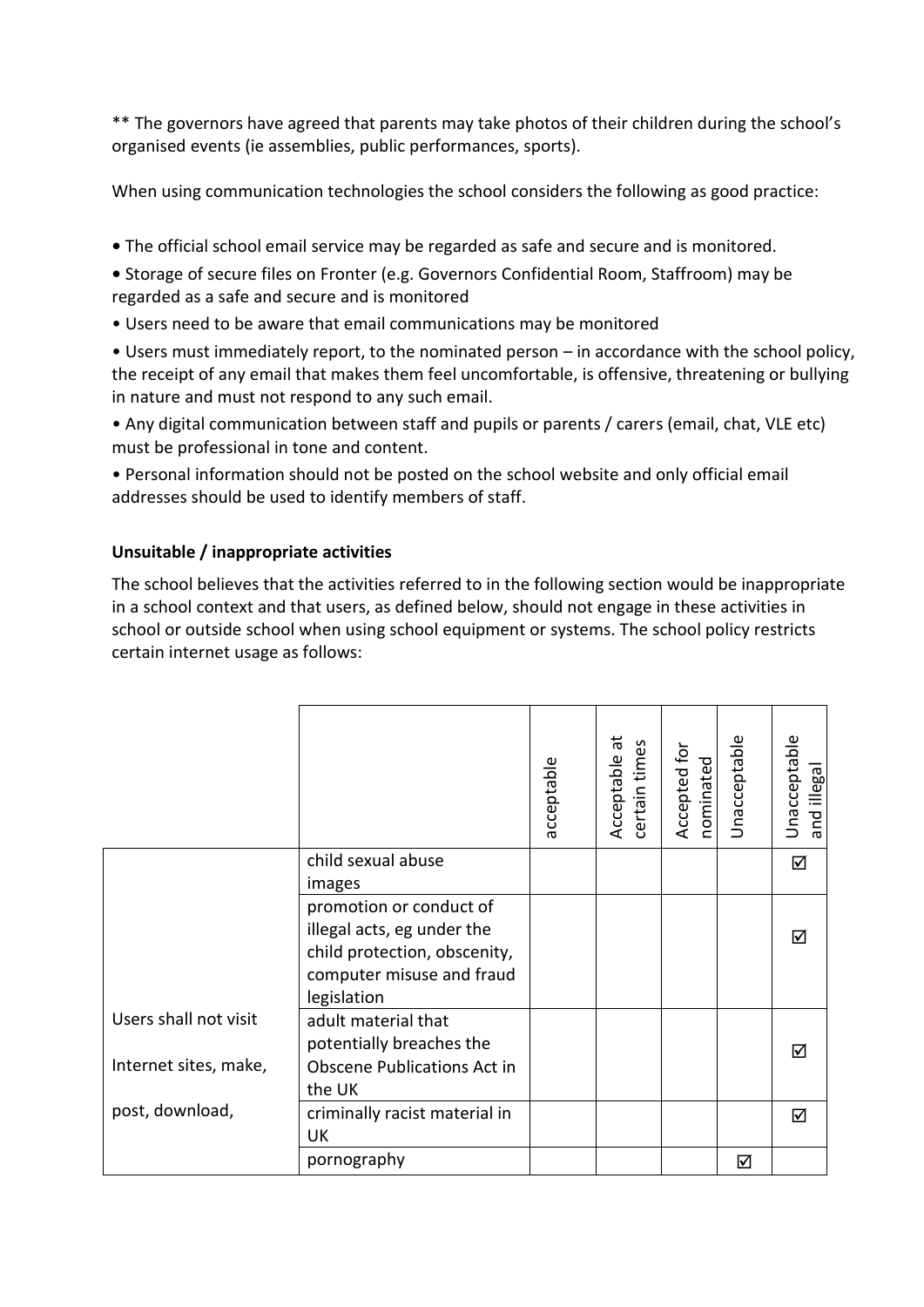| upload, data                                         | promotion of any kind of      |   |   |   |   | ☑ |
|------------------------------------------------------|-------------------------------|---|---|---|---|---|
|                                                      | discrimination                |   |   |   |   |   |
| transfer, communicate                                | promotion of racial or        |   |   |   |   | ☑ |
|                                                      | religious hatred              |   |   |   |   |   |
| or pass on, material,                                | Promotion of radical          |   |   |   |   | ☑ |
|                                                      | behaviour                     |   |   |   |   |   |
| remarks, proposals or                                | Threatening behaviour,        |   |   |   |   |   |
|                                                      | including promotion of        |   |   |   | ☑ |   |
| comments that contain                                | physical violence or mental   |   |   |   |   |   |
|                                                      | harm                          |   |   |   |   |   |
| or relate to:                                        | any other information         |   |   |   |   |   |
|                                                      | which                         |   |   |   | ☑ |   |
|                                                      | may be offensive to           |   |   |   |   |   |
|                                                      | colleagues or breaches the    |   |   |   |   |   |
|                                                      | integrity of the ethos of the |   |   |   |   |   |
|                                                      | school or brings the school   |   |   |   |   |   |
|                                                      | into disrepute                |   |   |   |   |   |
| Using school systems to run a private business       |                               |   |   |   | ☑ |   |
| Use systems, applications, websites or other         |                               |   |   |   |   |   |
| mechanisms that bypass the filtering or other        |                               |   |   |   | ☑ |   |
| safeguards employed by LGfL and / or the school      |                               |   |   |   |   |   |
| Uploading, downloading or transmitting commercial    |                               |   |   |   |   |   |
| software or any copyrighted materials belonging to   |                               |   |   |   | ☑ |   |
| third                                                |                               |   |   |   |   |   |
| parties, without the necessary licensing permissions |                               |   |   |   |   |   |
| Revealing or publicising confidential or proprietary |                               |   |   |   |   |   |
| information (eg financial / personal information,    |                               |   |   |   | ☑ |   |
| databases, computer / network access codes and       |                               |   |   |   |   |   |
| passwords)                                           |                               |   |   |   |   |   |
| Creating or propagating computer viruses or other    |                               |   |   |   |   | ☑ |
| harmful files                                        |                               |   |   |   |   |   |
| Carrying out sustained or instantaneous high volume  |                               |   |   |   |   |   |
| network traffic (downloading / uploading files) that |                               |   |   |   | ☑ |   |
| causes network congestion and hinders others in      |                               |   |   |   |   |   |
| their use of the internet                            |                               |   |   |   |   |   |
| On-line gaming (educational)                         |                               | ☑ |   |   |   |   |
| On-line gaming (non educational)                     |                               |   | ☑ |   |   |   |
| On-line gambling                                     |                               |   |   |   | ☑ |   |
| On-line shopping / commerce                          |                               |   |   | ☑ |   |   |
| File sharing                                         |                               |   |   |   | ☑ |   |
| Use of social networking sites                       |                               |   |   |   | ☑ |   |
| Use of video broadcasting eg Youtube                 |                               |   | ☑ |   |   |   |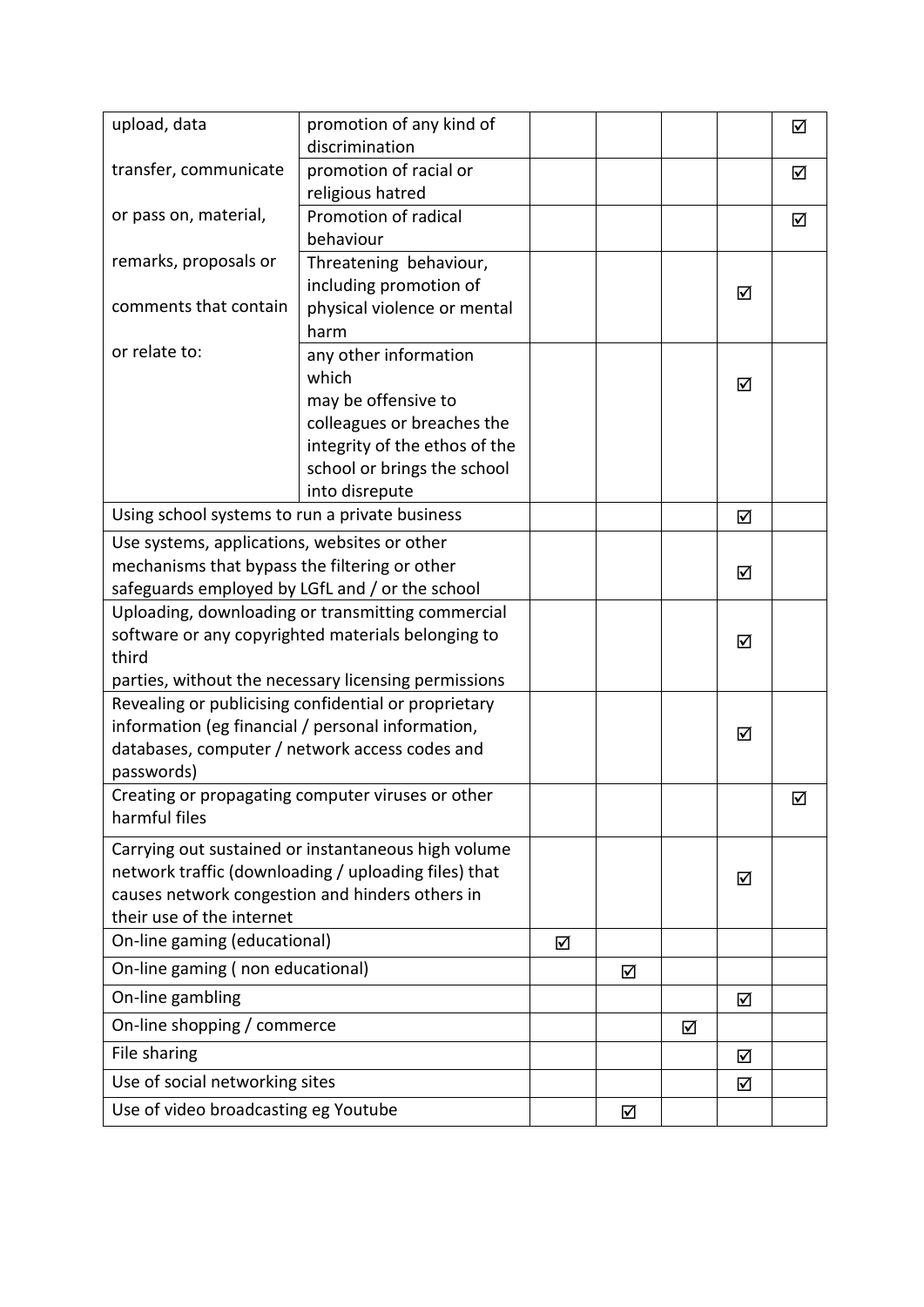#### **Guidance: What do we do if?**

#### **An inappropriate website is accessed unintentionally in school by a teacher or child.**

- 1. Play the situation down; don't make it into a drama.
- 2. Report to the head teacher/Computing Leader and decide whether to inform parents of any children who viewed the site.
- 3. Inform the school technicians and ensure the site is filtered (LGfL schools raise an issues through the management site – HT or Computing Leader).
- 4. Inform the LA if the filtering service is provided via an LA/RBC.

## **An inappropriate website is accessed intentionally by a child.**

- 1. Refer to the acceptable use policy that was signed by the child, and apply agreed sanctions.
- 2. Notify the parents of the child.
- 3. Inform the school technicians and ensure the site is filtered if need be.
- 4. Inform the LA if the filtering service is provided via an LA/RBC.

## **An adult uses School IT equipment inappropriately.**

- 1. Ensure you have a colleague with you, do not view the misuse alone.
- 2. Report the misuse immediately to the head teacher and ensure that there is no further access to the PC, laptop or tablet.
- 3. If the material is offensive but not illegal, the head teacher should then:
	- Remove the PC, laptop or tablet to a secure place.
	- **Instigate an audit of all IT equipment by the schools IT managed service providers to** ensure there is no risk of pupils accessing inappropriate materials in the school.
	- Identify the precise details of the material.
	- Take appropriate disciplinary action (contact Personnel/Human Resources).
	- Inform governors of the incident.
- 4. In an extreme case where the material is of an illegal nature:
	- Contact the local police or High Tech Crime Unit and follow their advice.
	- **If requested to remove the PC, laptop or tablet to a secure place and document what** you have done.

# **A bullying incident directed at a child occurs through email or mobile phone technology, either inside or outside of school time.**

- 1. Advise the child not to respond to the message.
- 2. Refer to relevant policies including anti-bullying and PSHEC and apply appropriate sanctions.
- 3. Secure and preserve any evidence.
- 4. Inform the sender's e-mail service provider.
- 5. Notify parents of the children involved.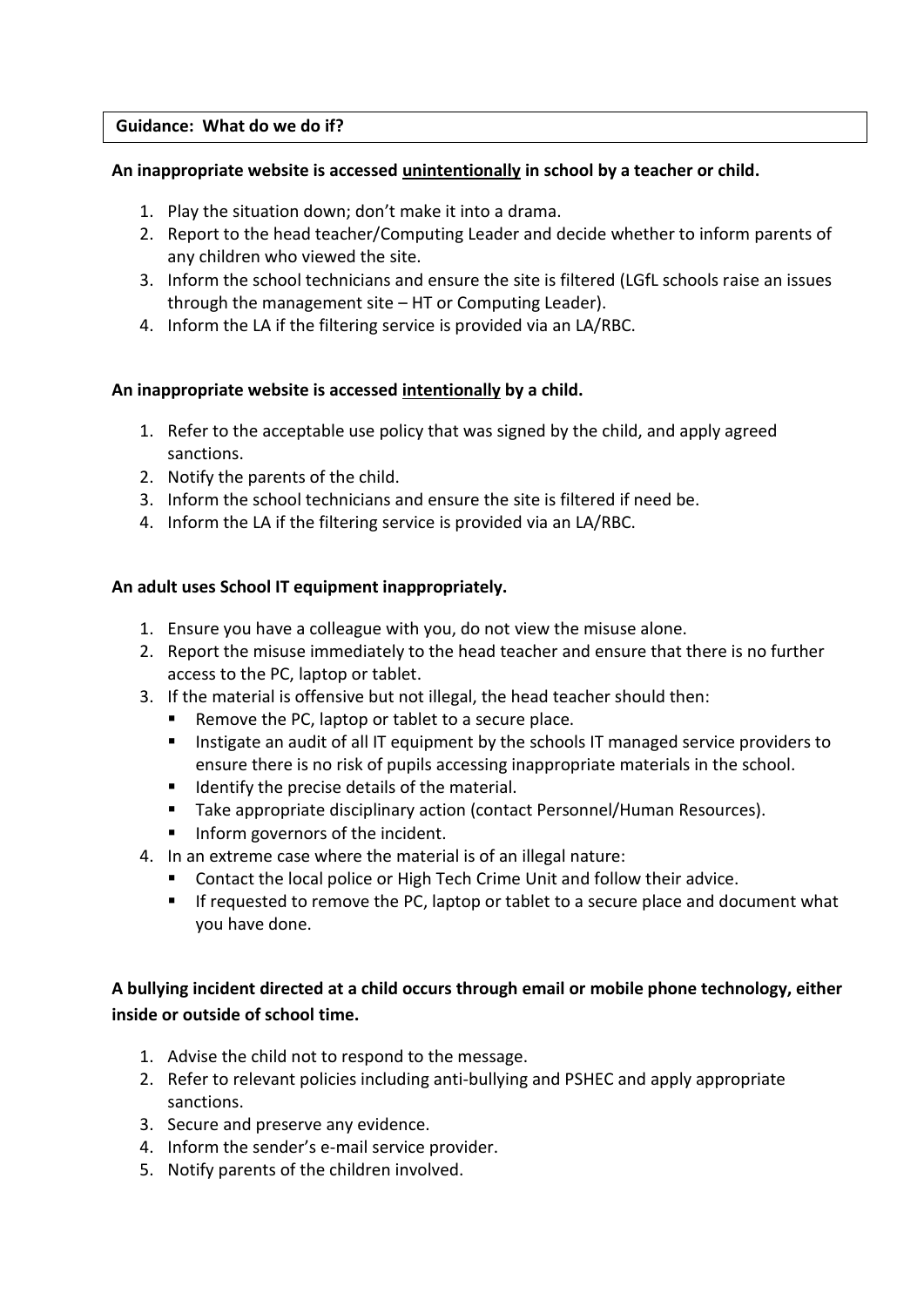- 6. Consider delivering a parent workshop for the school community.
- 7. Inform the police if necessary.
- 8. Inform the LA .

## **Malicious or threatening comments are posted on an Internet site about a pupil or member of staff.**

- 1. Inform and request the comments be removed if the site is administered externally.
- 2. Secure and preserve any evidence.
- 3. Send all the evidence to CEOP at ww.ceop.gov.uk/contact\_us.html.
- 4. Endeavour to trace the origin and inform police as appropriate.
- 5. Inform LA

The school may wish to consider delivering a parent workshop for the school community

# **You are concerned that a child's safety is at risk because you suspect someone is using communication technologies (such as social networking sites) to make inappropriate contact with the child**

- 1. Report to and discuss with the named child protection officer in school and contact parents.
- 2. Advise the child on how to terminate the communication and save all evidence.
- 3. Contact CEOP http://www.ceop.gov.uk/
- 4. Consider the involvement police and social services.
- 5. Inform LA
- 6. In the case of radicalisation: [Jill.Bartlett@met.pnn.police.uk](mailto:Jill.Bartlett@met.pnn.police.uk)

SO15 Counter Terrorism Intelligence Officer - Bromley & Lewisham

728776 / 728444 07769 164201

[Robert.P.Affleck@met.police.uk](mailto:Robert.P.Affleck@met.police.uk)

PC 1402CT Robert Affleck

Prevent Engagement Officer

- M 07775 036482
- 7. Consider delivering a parent workshop for the school .community.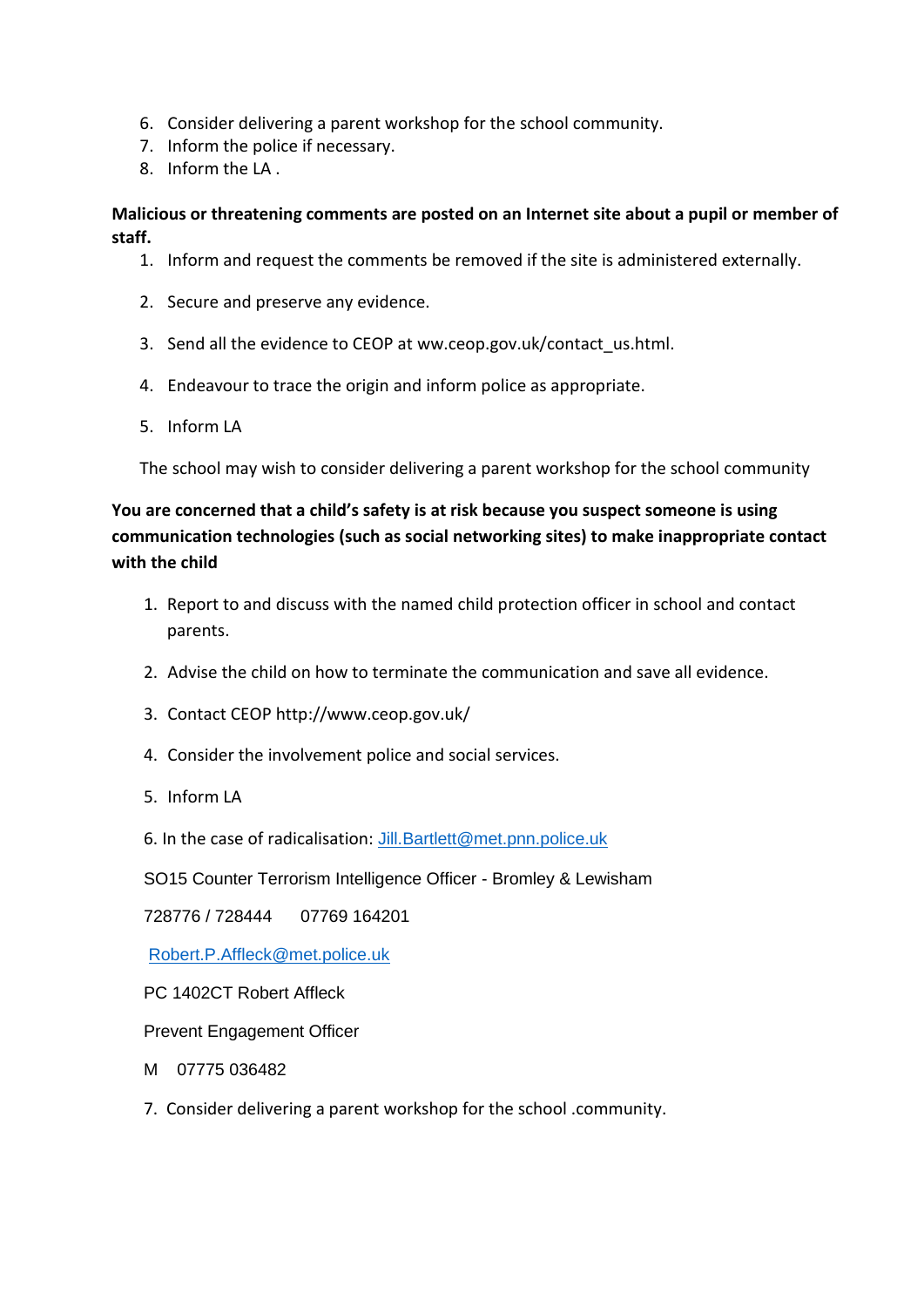#### **Handling a sexting / nude selfie incident:**

[UKCCIS "Sexting in schools and colleges"](http://sexting.lgfl.net/) should be used. This extract gives the initial actions that should be taken:

- 1. There should always be an initial review meeting, led by the DSL. This should consider the initial evidence and aim to establish:
	- Whether there is an immediate risk to a young person or young people *When assessing the risks the following should be considered:* 
		- o Why was the imagery shared? Was the young person coerced or put under pressure to produce the imagery?
		- $\circ$  Who has shared the imagery? Where has the imagery been shared? Was it shared and received with the knowledge of the pupil in the imagery?
		- o Are there any adults involved in the sharing of imagery?
		- o What is the impact on the pupils involved?
		- o Do the pupils involved have additional vulnerabilities?
		- o Does the young person understand consent?
		- o Has the young person taken part in this kind of activity before?
	- If a referral should be made to the police and/or children's social care
	- If it is necessary to view the imagery in order to safeguard the young person  $-$  in most cases, imagery should not be viewed
	- What further information is required to decide on the best response
	- Whether the imagery has been shared widely and via what services and/or platforms. This may be unknown
	- Whether immediate action should be taken to delete or remove images from devices or online services
	- Any relevant facts about the young people involved which would influence risk assessment
	- If there is a need to contact another school, college, setting or individual
	- Whether to contact parents or carers of the pupils involved in most cases parents should be involved
- 2. An immediate referral to police and/or children's social care should be made if at this initial stage:
	- The incident involves an adult
	- There is reason to believe that a young person has been coerced, blackmailed or groomed, or if there are concerns about their capacity to consent (for example owing to special educational needs)
	- What you know about the imagery suggests the content depicts sexual acts which are unusual for the young person's developmental stage, or are violent
	- The imagery involves sexual acts and any pupil in the imagery is under 13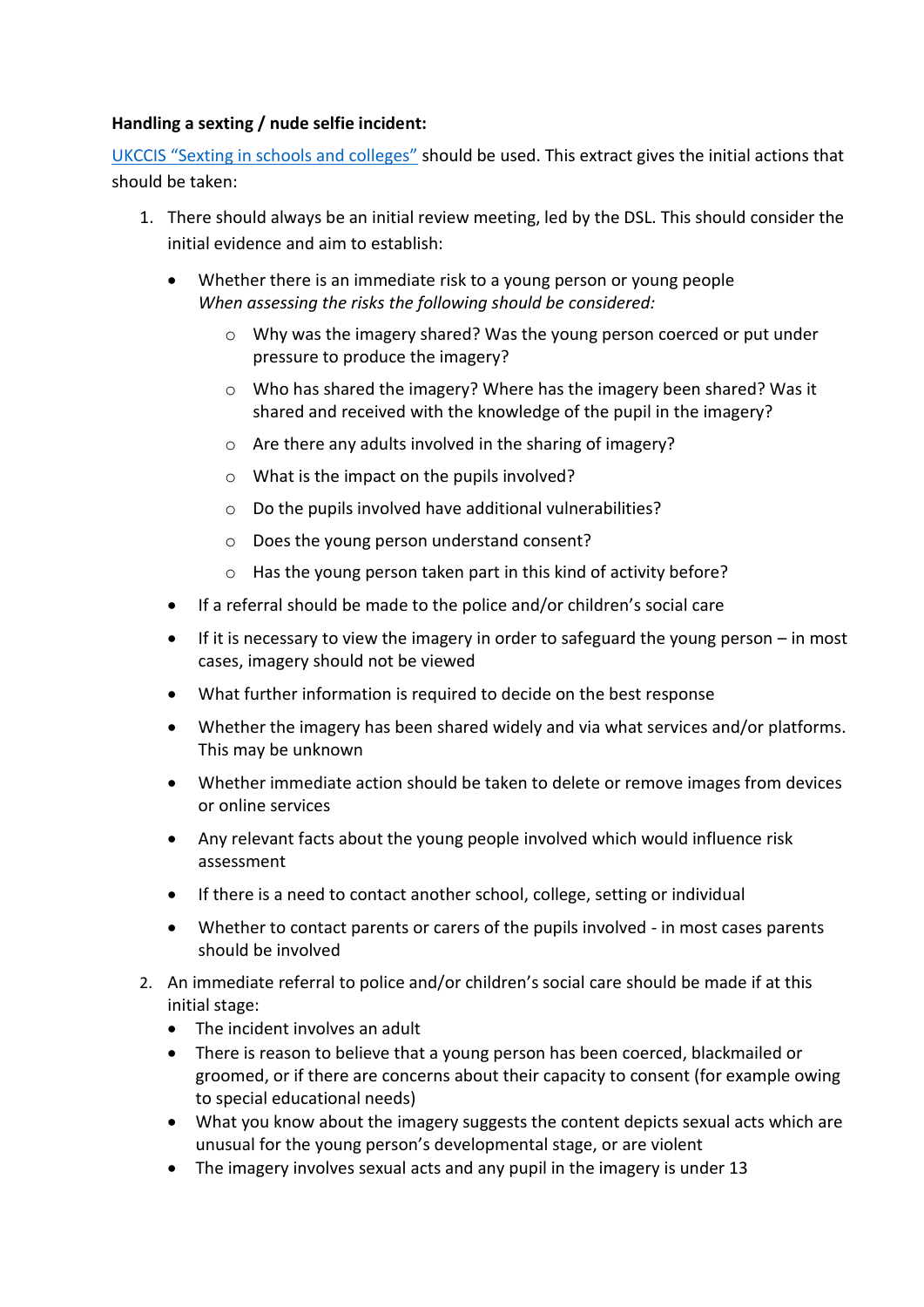- You have reason to believe a pupil or pupil is at immediate risk of harm owing to the sharing of the imagery, for example, the young person is presenting as suicidal or selfharming
- 3. If none of the above apply, then a school may decide to respond to the incident without involving the police or children's social care (a school can choose to escalate the incident at any time if further information/concerns come to light).
- 4. The decision to respond to the incident without involving the police or children's social care would be made in cases when the DSL is confident that they have enough information to assess the risks to pupils involved and the risks can be managed within the school's pastoral support and disciplinary framework and if appropriate local network of support.

All of the above incidences must be reported immediately to the head teacher.

**Children should be confident in a no-blame culture when it comes to reporting inappropriate incidents involving the internet or mobile technology: they must be able to do this without fear.** 

#### **School Filtering Policy**

The filtering of internet content provides an important means of preventing users from accessing material that is illegal or is inappropriate in an educational context. The filtering system cannot, however, provide a 100% guarantee that it will do so. It is therefore important that the school has a filtering policy to manage the associated risks and to provide preventative measures which are relevant to the situation in this school.

As a part of the London Grid for Learning (LGfL) schools and connected organisations automatically receive the benefits of a managed filtering service, with some flexibility for changes at local level.

#### **Responsibilities**

The responsibility for the management of the school's filtering policy will be held by the Headteacher/Network Manager / ICT Technician / Computing Curriculum Leader. They will manage the school filtering, in line with this policy and will keep records / logs of changes and of breaches of the filtering systems. All users have a responsibility to report immediately to the relevant person any infringements of the school's filtering policy of which they become aware or any sites that are accessed, which they believe should have been filtered.

Users must not attempt to use any programmes or software that might allow them to bypass the filtering / security systems in place to prevent access to such materials.

## **Education / Training / Awareness**

Pupils will be made aware of the importance of filtering systems through the Computing education programme.